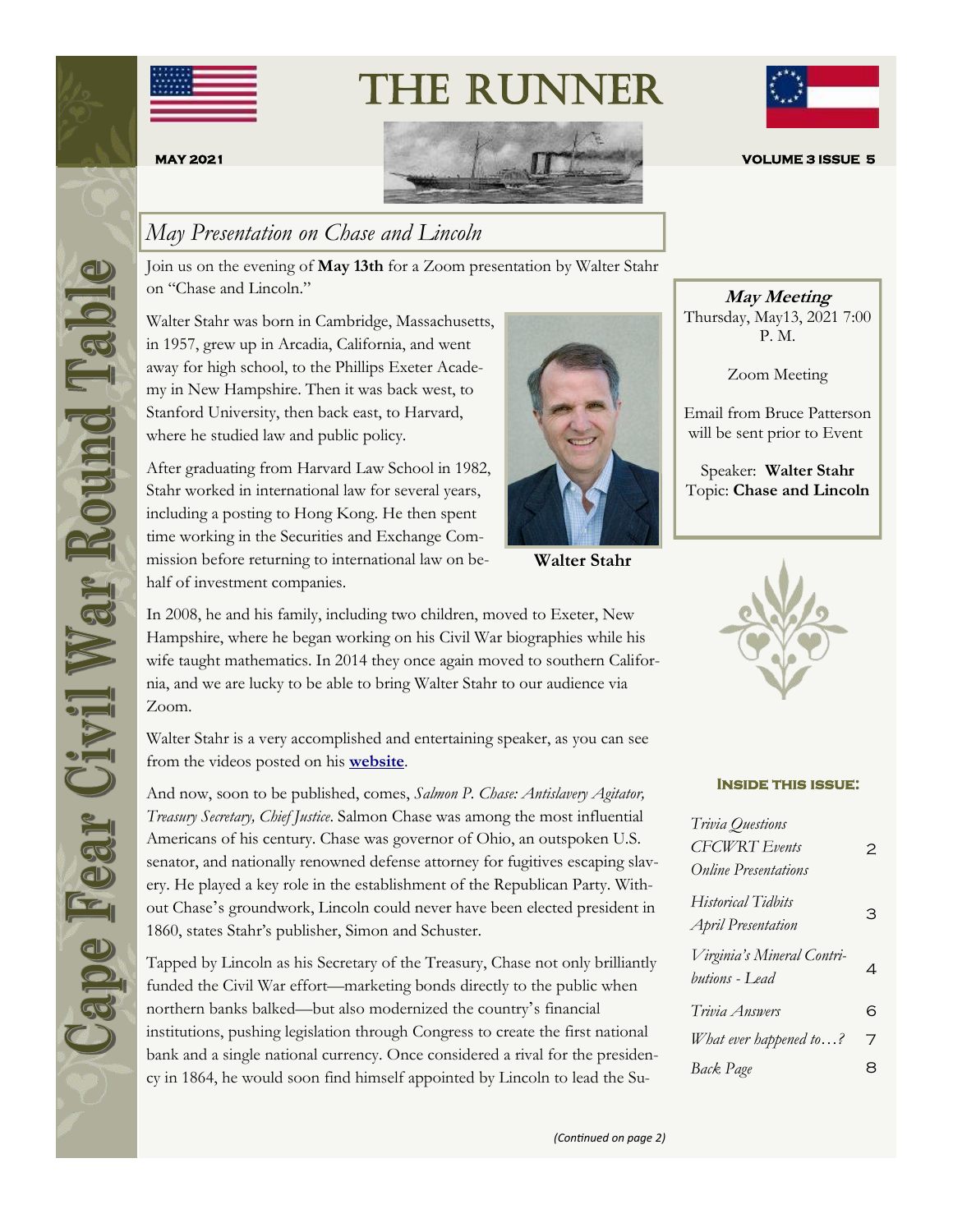



### *May Presentation on Chase and Lincoln, cont.*

preme Court, where he continued his advocacy for black rights during the first decade of Reconstruction.

"Drawing on previously overlooked sources, Walter Stahr sheds new light on this complex and fascinating political figure, as well as on the pivotal events of the Civil War and its aftermath. *Salmon P. Chase* tells the story of a man at the center of the fight for racial justice in America," the publisher writes.

### *Trivia Questions*

- Which battlefield other than Gettysburg contains an Irish Brigade monument?
- What was the official name of Mosby's Rangers?
- Which Civil War General had the longest name?
- One of Stonewall Jackson's 1846 West Point classmates was only 15 when he entered West Point. Who was he?
- Who was the highest ranking officer of either side to be killed and in what battle?

Answers of Page 6

### *Upcoming CFCWRT Events*

#### **June 10th Member Forum - Forgotten Soldiers**

Member Jim Horton will tell us about his search for a Union ancestor and his story: Elijah Hawke of the 2nd Pennsylvania Heavy Artillery

Tim Winstead will tell us the story of his ancestor Wesley Bone of the 30th North Carolina Volunteers, a most remarkable man with a good story.

### **July 8th TBA**

#### **August 12th Colby Stevens, Bentonville Battlefield Site Manager**

Colby Stevens will focus on an overview of the battle and an update on preservation and interpretation at the battlefield.

*Online Presentations*

### **CWRT Congress - [All sessions start at 7pm Eastern](https://www.cwrtcongress.org/speaker.html)**



**May 5th - David Connon** Forgotten Iowans of the Civil War

**May 12th - Lee Ann Rose** Mary Todd Lincoln "take that woman out, and do not let her in again!"

**May 19th - Douglas Dammann** Elmer Ellsworth and the US Zouave Cadets

**May 26th - Gordon Damman** Iron Brigade evacuated from the Antietam Battlefield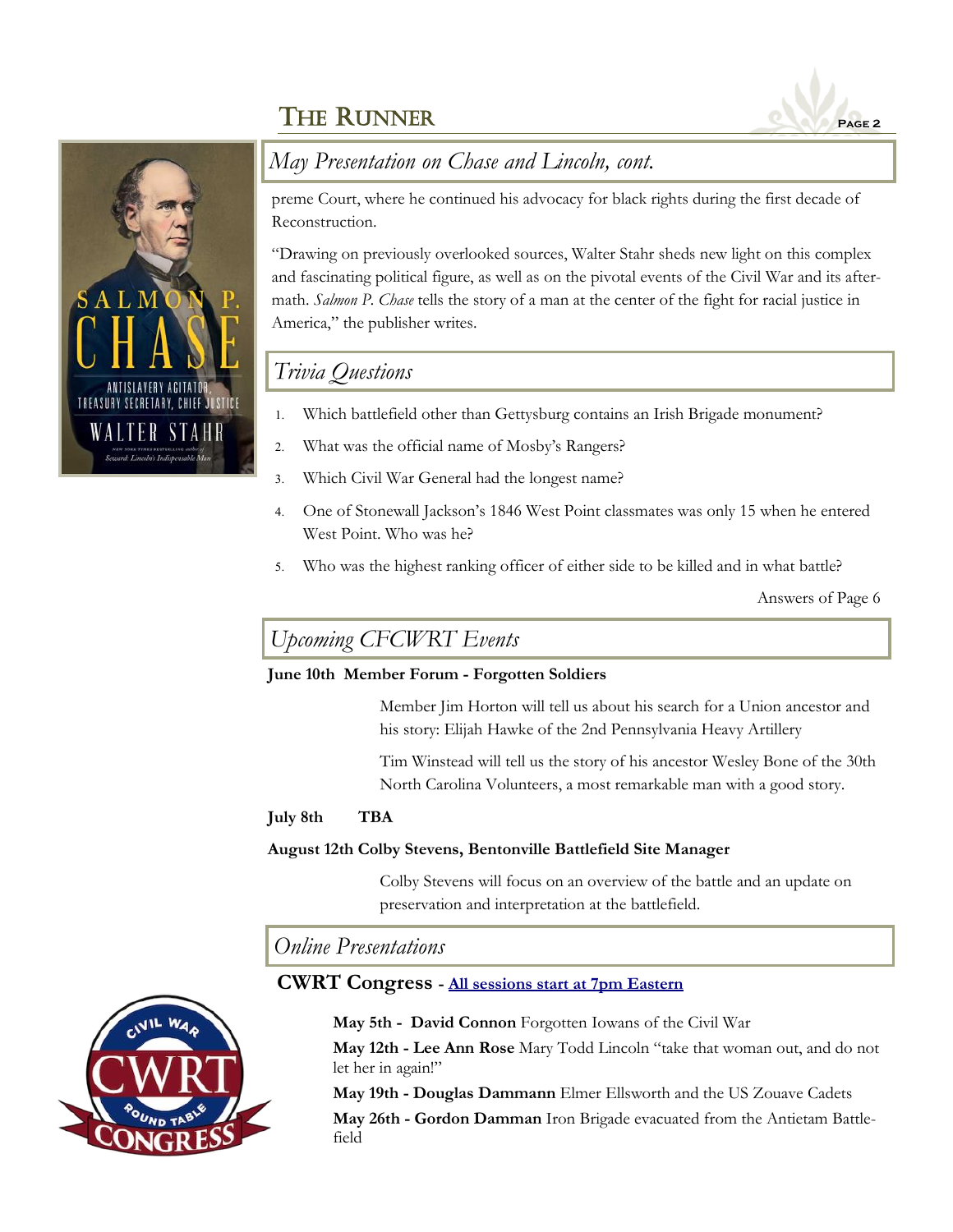

# *Historical Tidbit ~ Joseph Wheeler - Nathan Forrest*

In late January 1863, Major General Joseph Wheeler set off with about 2,000 troopers to again interrupt Federal navigation on the Cumberland River. Along the way, Forrest with 800 men joined him. Unfortunately, the Federals were aware of Wheeler's presence and purposely avoided sending vessels upstream on the Cumberland. For that reason, Wheeler decided to strike the Federal base at Dover, Tennessee. The Yankees repulsed the February 23rd attack.

After the Yankees refused a Confederate demand for surrender, Wheeler ordered his guns to hammer the post. "Little Joe," as he was also called, planned to launch a coordinated attack with Brig. Gen. John Wharton and Nathan Forrest's dismounted troopers. Forrest, who assumed the Yankees were abandoning the place, ordered his men to mount up and charge. The Federals met the screaming Rebels with withering rifle and artillery fire that shattered the attack and killed or wounded almost a quarter of Forrest's men. Forrest dismounted his men and joined Wharton's attack , which achieved some success at first but could not breach the Federal earthworks. With casualties mounting, Wheeler called off the attack. Dover remained in Federal hands.

Forrest was in a foul mood. He had objected to the attack before it began. "I mean no disrespect to you," he told Wheeler. "You know my feelings of personal friendship for you; you can have my sword if you demand it; but there is one thing I do want you to put in that report to General Bragg, tell him that I will be in my coffin before I will fight again under your command."

Wheeler declined to take his sword. "As the commanding officer I take all the blame and responsibility for this failure," he told Forrest.

### *Lifeline of the Confederacy - Stephen Wise*

On April 8, a large audience of more than 40 enjoyed Stephen Wise's enlightening and entertaining presentation of the "Lifeline of the Confederacy." Included in this large audience was John Messner, curator of transport and technology from the Riverside Museum in Glasgow, Scotland, and a Civil War historian from Hobart, Tasmania, Australia.

Much of Professor Wise's talk focused on the specialized ships that were built for the blockade running trade. Ultimately, sleek, shallow-draft, fast ships were built in Scotland and England to bring luxury items, ordnance and war materiel from intermediate stops such as Nassau, the Bahamas, Bermuda and Havana, Cuba, to southern ports. The Union blockade never totally succeeded in preventing the ships from making their way into harbors such as New Orleans, Mobile, Savannah, Charleston and Wilmington. However, joint Army-Navy operations did succeed in seizing the forts that guarded the approaches to the harbors and, in cases such as New Orleans, the largest port in the Confederacy, they took the port city itself. By late 1863, Wilmington was the only port able to support a substantial maritime trade through the blockade.

Ultimately, blockade running was indeed the "lifeline" of the Confederacy, according to Professor Wise, and the Confederate "defeat was not because of a lack of material."



**Joseph Wheeler**



**Nathan Forrest**



**[Lifeline of the](https://www.amazon.com/Lifeline-Confederacy-Blockade-Running-Maritime/dp/0872497992)  [Confederacy](https://www.amazon.com/Lifeline-Confederacy-Blockade-Running-Maritime/dp/0872497992) by Stephen Wise**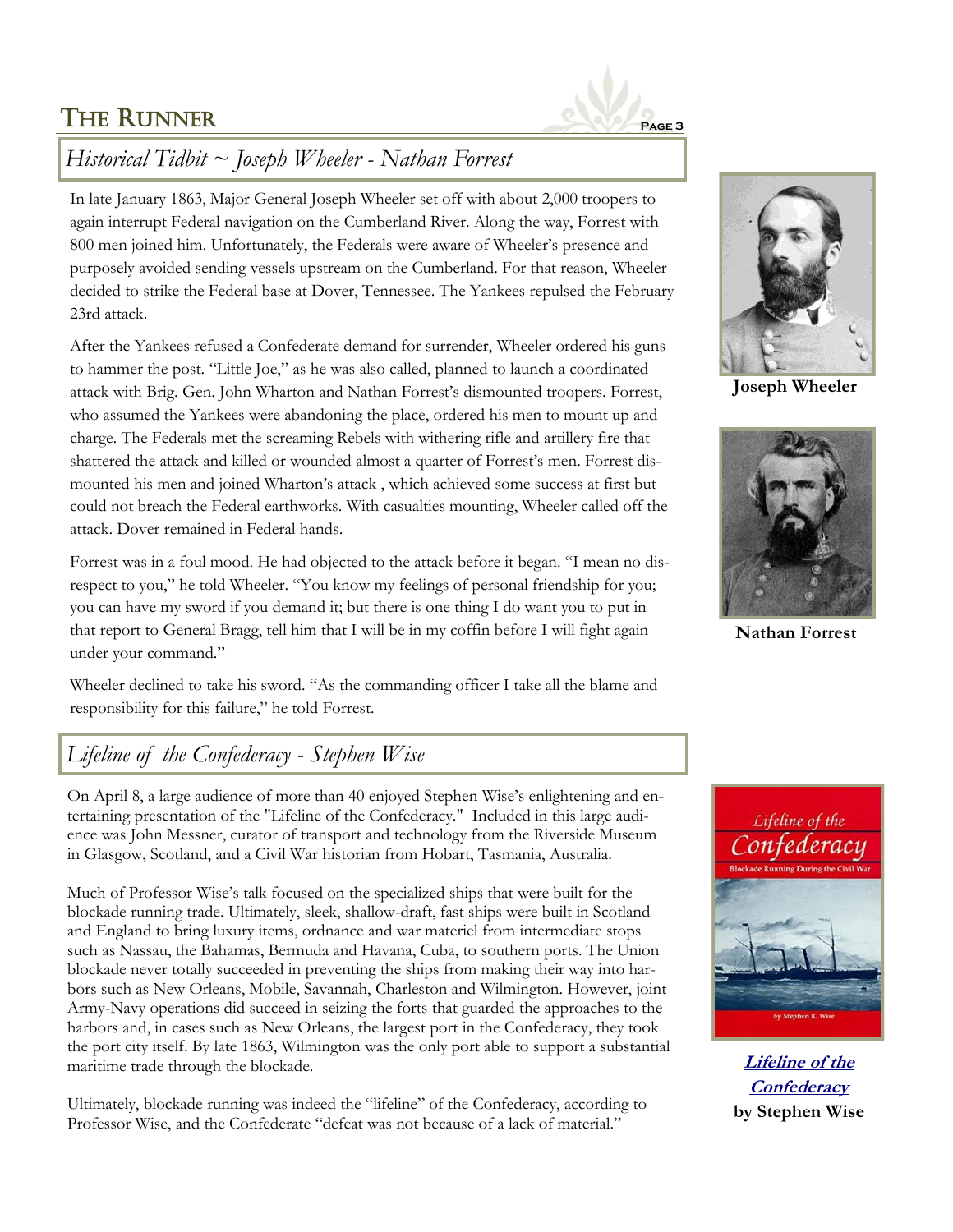

### **Arming the Confederacy: Virginia's Mineral Contributions to the Confederate War Effort by Robert C. Whisonant**



The American Civil War is often seen as the first truly industrialized total war, one that consumed enormous amounts of human and material resources. But the two opponents were not evenly matched; the North had a preponderant share of raw materials, manufacturing ability, and population. On the eve of battle in April 1861, most of the mines, forges, and foundries in America were located in Union states. Some 90 per cent of the manufacturing capacity resided there— their factories made 97 percent of the firearms, 94 per cent of the cloth, 93 percent of the pig iron, and over 90 per cent of the boots and shoes. The disparity in the capability to make items necessary to the conduct of hostilities rested primarily on the North's possession of more mineral riches, most particularly iron and coal, the foundation of heavy industry.

Within the Confederacy, Virginia had long been the foremost mineral producer. The greatest concentration of this natural wealth lay in the mountainous southwestern quarter of the state where large deposits of saltpeter, lead, salt, iron, and coal had been exploited for over a century. In addition, mines in the region yielded some copper, zinc, gold, and silver from time to time. To be sure, other parts of the South had mineral resources, notably Alabama with important iron and coal operations; none, however, rivaled the richness and variety of the troves in Southwest Virginia. This did not go unnoticed by Federal strategists intent on bringing down the Confederate war machine.

#### **Part II ~ Lead**

Lead was another strategic mineral product critical to Civil War armed forces. Without it, weapons would lack ammunition – no bullets for the rifles nor pellets for the shrapnel shells. In 1847, French Army Captain Claude-Etienne Minié had introduced an innovative lead bullet that transformed firearm technology. It was the first projectile to effectively grip the rifling or spiral grooves cut into a musket barrel. This spinning, aerodynamically shaped missile discharged from a rifled musket dramatically improved marksmanship and rate of fire over that of the old smoothbores. First used in substantial numbers by the British against Russian troops in the Crimean War (1853-1855), the Minié bullet led directly to the horrific totals of killed and maimed men on American Civil War battlefields.

Both Union and Confederate infantry fought almost exclusively with rifles shooting Minié bullets. Estimates are that 90 per cent of the casualties came from such weapons. Fighting men commonly referred to the "hailstorm of lead" tearing into them on battlefields; often they advanced leaning forward as if walking into a driving rain. Prodigious stores of lead were required to conduct such engagements, but the Confederacy had only one large-scale lead mining and smelting facility within its borders— the Wythe County operations deep in the mountains of southwestern Virginia. Just a handful of sporadically active workings were present elsewhere, and no significant domestic lead deposits besides Wythe County existed. It would be the Southwest Virginia mines together with importation that supplied the majority of Confederate lead.

The Wythe County mines opened in the mid-1700s and served as the main source of lead balls for the muskets of the patriot armies during the Revolutionary War. The mines continued to operate into the first half of the 19th century, sending lead shot to markets throughout the Southern states. On March 8, 1860, with war clouds gathering, the Wythe County works were reorganized and incorporated as the Union Lead Mine Company, an ironic name





**Minié Bullet**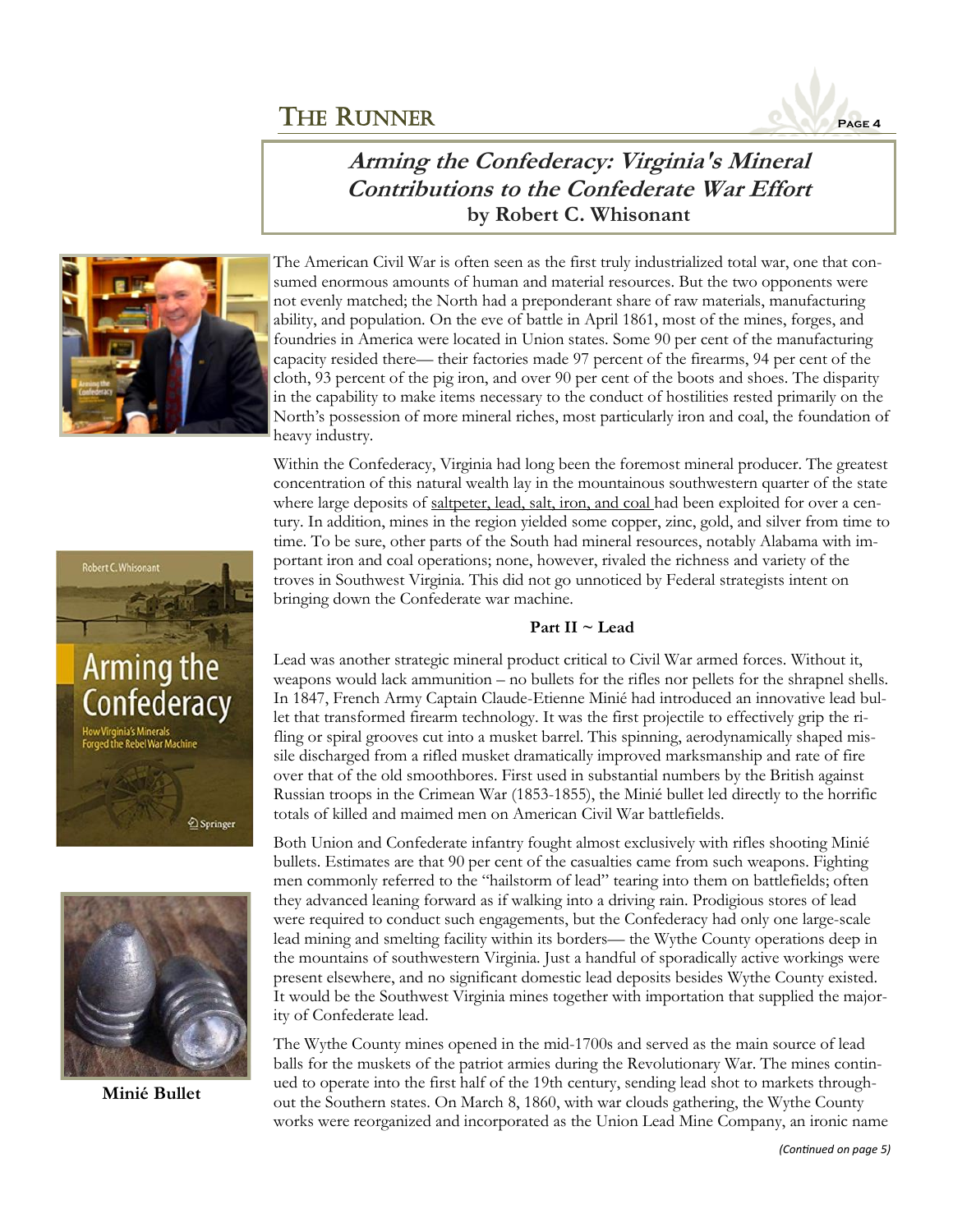

# **Arming the Confederacy: Virginia's Mineral Contributions to the Confederate War Effort by Robert C. Whisonant (cont.)**

for the foremost Confederate lead provider.

At the onset of fighting, the Richmond government demanded that the Union mines owners work the facilities to their maximum capacity or give them up for operation by the government. The company directors chose the former and round-the-clock activity commenced. The actual lead bullets were not made at the Wythe County site. Rather, the workmen dug out the ore, processed it in the smelters, cast the molten lead into ingots, and shipped the lead bars by rail to Richmond and Petersburg to be molded into ammunition. Production records are incomplete, but over three million pounds of lead, an estimated one -third of the total consumed by the Confederacy, are known to have come from the Union mines.

Still, even with this prolific output from Virginia, lead became increasingly scarce as the contest ground on. The government asked citizens for contributions of common household items containing lead, such as pipes, roofing materials, window weights, and eating utensils. In 1863, the city of Mobile ripped up unused lead water mains and shipped them off to the munitions plants. On occasion, officers directed soldiers back onto battlefields after the fighting ceased to scavenge for bullets to be recycled into fresh rounds.

The Northern high command eventually came to recognize the extreme importance of the Wythe County lead works and mounted a number of raids to destroy them. A July 1863 attack led by Union Colonel John T. Toland resulted in a pitched battle on the streets of Wytheville, about 10 miles away from the mines. Although the Federals won the engagement, Toland was killed and his soldiers withdrew back into West Virginia. Another expedition occurred in May 1864 in which Union cavalry under Brigadier General Woods William Averell clashed with Confederates led by Brigadier General John Hunt Morgan just north of Wytheville. Morgan drove Averell away and the lead works again escaped unscathed. In December 1864, a Northern force under Major General George Stoneman at last reached the mines and did much damage. The mines were running again by March 1865, but Stoneman's men returned in April and laid waste to the facilities two days before Lee's surrender at Appomattox.

After hostilities ceased, Confederate Ordnance officer Colonel William Broun summed up the contribution of the Wythe County mines: "Our lead was obtained chiefly, and in the last years of the war entirely, from the lead mines at Wytheville Virginia. The mines were worked night and day, and the lead converted into bullets as fast as received."

*Next month's issue will share Part III ~ Salt.*

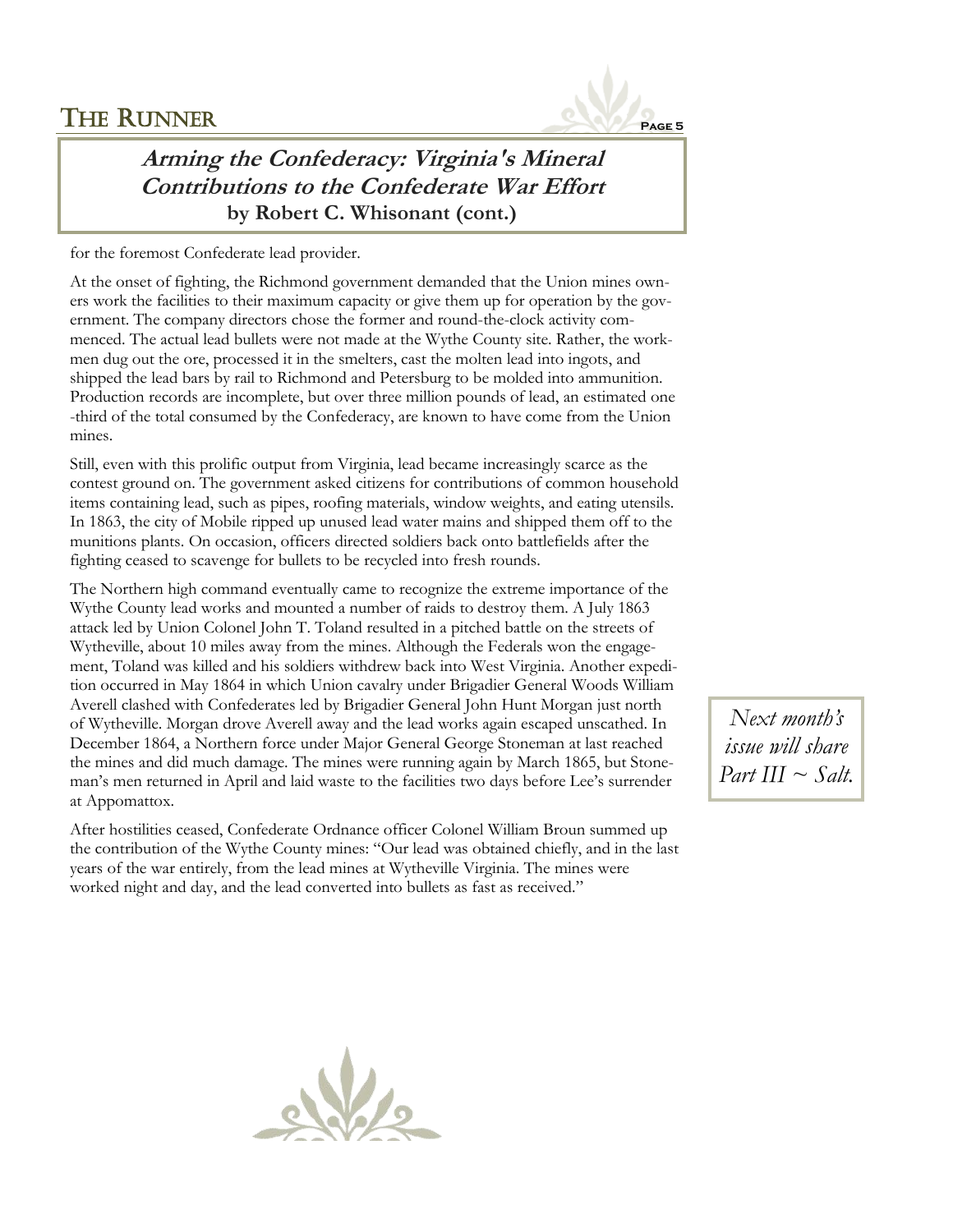

### *Trivia Answers*





**US Brig Gen Alexander Schimmelfennig**



**Gen George McClellan**

1. Antietam contains one of two Irish Brigade monuments.

The monument to the Irish Brigade at Antietam is at the base of the observation tower at the end of the Sunken Road (or Bloody Lane). (Sunken Road East tour map). It was dedicated on October 25, 1997.

The heart of the monument is a ten foot tall, fifteen ton block of granite brought from County Wicklow, Ireland. On the front of the monument a bronze bas-relief shows the charge of the Irish brigade at Antietam. On the rear of the monument is a bas-relief of Brigadier General Thomas Francis Meagher, who raised the brigade and commanded it until early 1863. The bronze reliefs were created by sculptor Ron Tunison,

- 2. Company A, 43rd Battalion, 1st Virginia Cavalry, was a partisan ranger unit noted for its lightning-quick raids and its ability to elude Union Army pursuers and disappear, blending in with local farmers and townsmen.
- 3. U.S. Brigadier General Alexander Schimmelfennig had the longest name.

He (July 20, 1824 – September 5, 1865) was a Prussian soldier and political revolutionary. After the German revolutions of 1848–1849, he immigrated to the United States, where he served as a Union Army general in the American Civil War.

Schimmelfennig had the honor of accepting Charleston's surrender on February 18, 1865. During his time of service in the swamps about Charleston, he contracted a virulent form of tuberculosis which ultimately led to his death in Wernersville, Pennsylvania.

4. George McClellan was only 15 when he entered West Point.

A studious child, McClellan made the decision to enter military service at age 15 and was accepted to West Point despite being several months shy of the age requirement of 16. McClellan ranked second in his class upon graduation from West Point in 1846.

5. General A.S. Johnston was the highest ranking officer to be killed in the war (at Shiloh).

He was reappointed to the U.S. Army in 1849 and joined the Confederacy at the start of the Civil War in 1861. Johnston was appointed a full general and served in the war's Western Theater as commander of all Confederate troops between Texas and the Appalachian Mountains. Following a string of Confederate losses in early 1862, Johnston engaged Union forces at the Battle of Shiloh (April 6-7, 1862). The battle ended in a Union victory and Johnston was mortally wounded. He died at the age of 59.



**General Albert Sidney Johnston**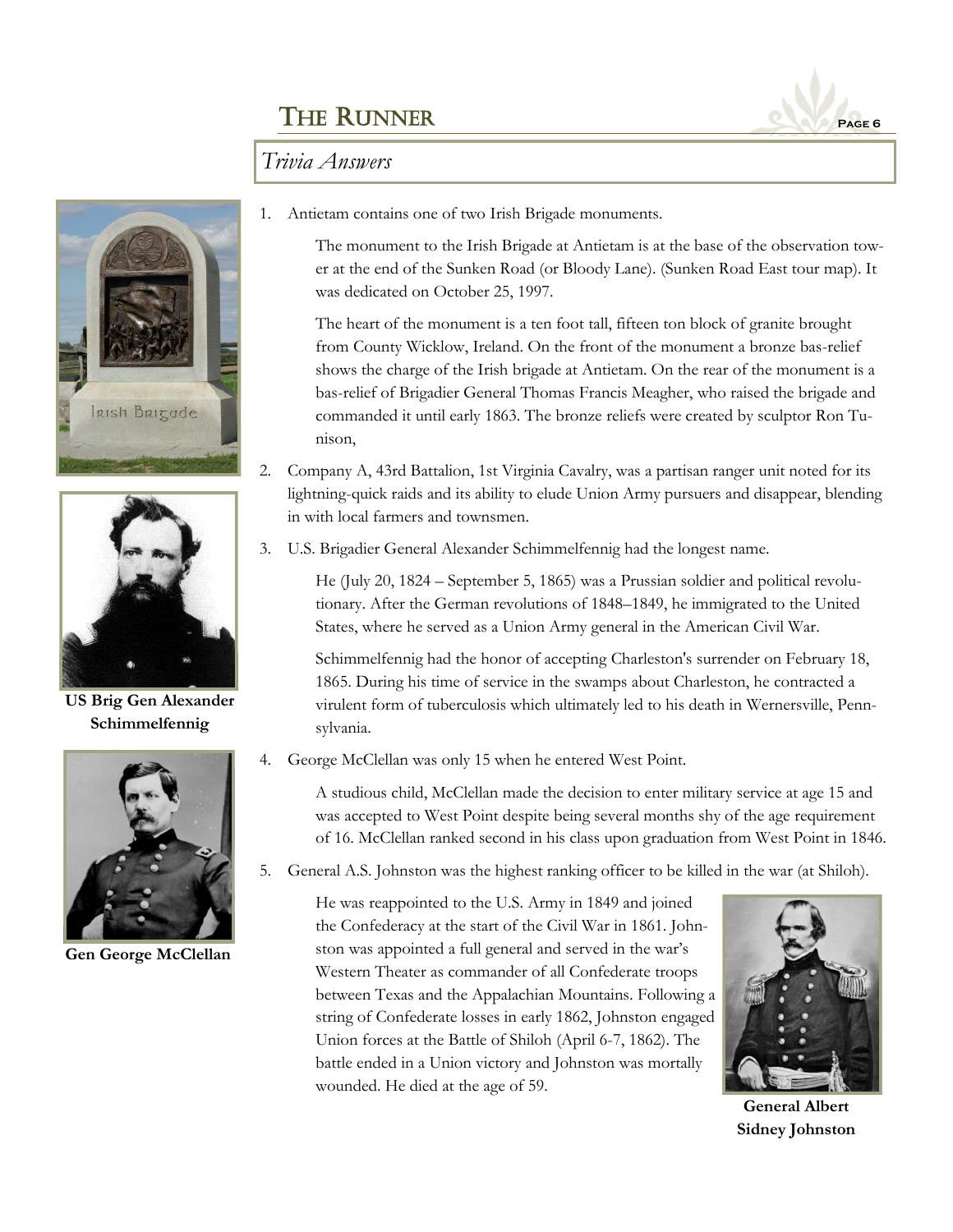

*After the end of the Civil War whatever happened to…?*

### **Confederate Major General Joseph Wheeler**

In the years after the war, Wheeler married Daniella Jones Sherrod, a widow whom he had met while fighting in northern Alabama. The couple would have seven children. He became a planter and lawyer in Alabama. Elected to the U.S. House of Representatives in a hotly contested race in 1880, Wheeler served most of the term only to have the results of the election overturned. His opponent, Col. William M. Lowe, a fiery leader of the Independent Democrats, took over the seat but died soon after. Wheeler returned to Congress in 1885 to replace Lowe and served there until 1900.

With the outbreak of the [Spanish-American War](https://www.thoughtco.com/the-spanish-american-war-2360843) in 1898, Wheeler volunteered his services to President William McKinley. Accepting, McKinley appointed him a major general of volunteers. Taking command of the cavalry division in Major General William Shafter's V Corps, Wheeler's force included Lieutenant Colonel Theodore Roosevelt's famed "Rough Riders."

Arriving in Cuba, Wheeler scouted ahead of Shafter's main force and engaged the Spanish at Las Guasimas on June 24. Though his troops took the brunt of the fighting, they forced the enemy to continue their retreat towards Santiago. Falling ill, Wheeler missed the opening parts of the [Battle of San Juan Hill,](https://www.thoughtco.com/spanish-american-war-battle-of-san-juan-hill-2360836) but rushed to the scene when the fighting began to take command. Wheeler led his division through the Siege of Santiago and served on the peace commission after the city's fall.

#### **Later Life**

Returning from Cuba, Wheeler was dispatched to the Philippines for service in the Philippine-American War. Arriving in August 1899, he led a brigade in Brigadier General Arthur MacArthur's division until early 1900. During this time, Wheeler was mustered out of the volunteer service and commissioned as a brigadier general in the regular army.



**Brig Gen Joseph Wheeler**

Returning home, he was given an appointment as a brigadier general in the US Army and placed in command of the Department of the Lakes. He remained in this post until his retirement on September 10, 1900. Retiring to New York, Wheeler died on January 25, 1906 after a protracted illness. In recognition of his service in the Spanish-American and Philippine-American Wars, he was buried at Arlington National Cemetery.



**Maj Gen Joseph Wheeler**



**Rep Joseph Wheeler**





**Joseph Wheeler and family - 1896**